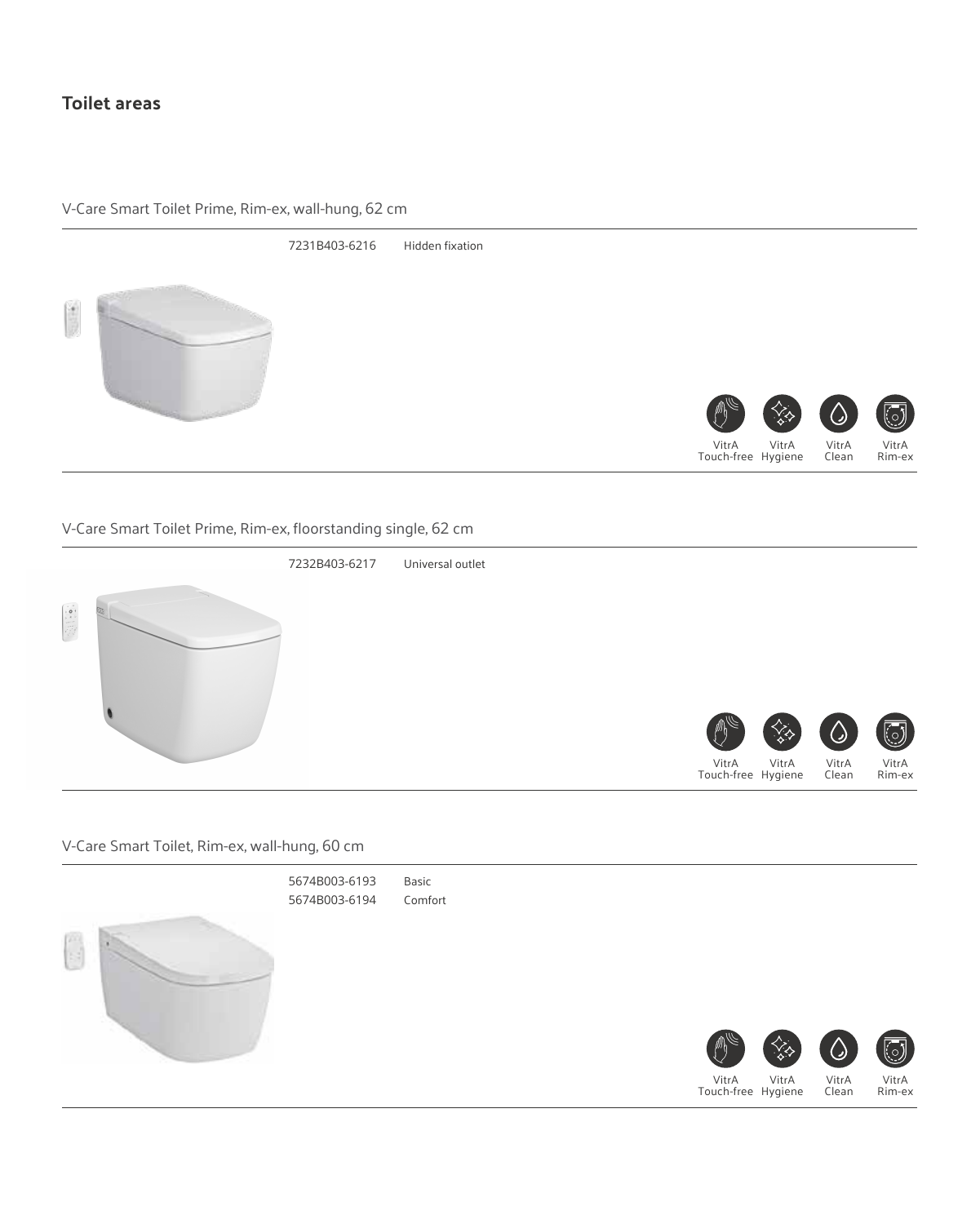#### V-Care smart panel



#### Frame, Rim-ex wall-hung WC pan, 54 cm With bidet function, with photocell controlled integrated stop valve



7743B403-1698 7743B401-1698 7743B420-1698 7743B470-1698 7743B483-1698 White Matte white Matte taupe Black Matte black

combined with 743-0880 and 300-1029 and 742-5800-01 or

combined with 749-0880 and 300-1029 and 748-5800-01





VitrA Clean

Touch-free Hygiene

VitrA Rim-ex

#### Metropole, Rim-ex wall-hung WC pan, 56 cm

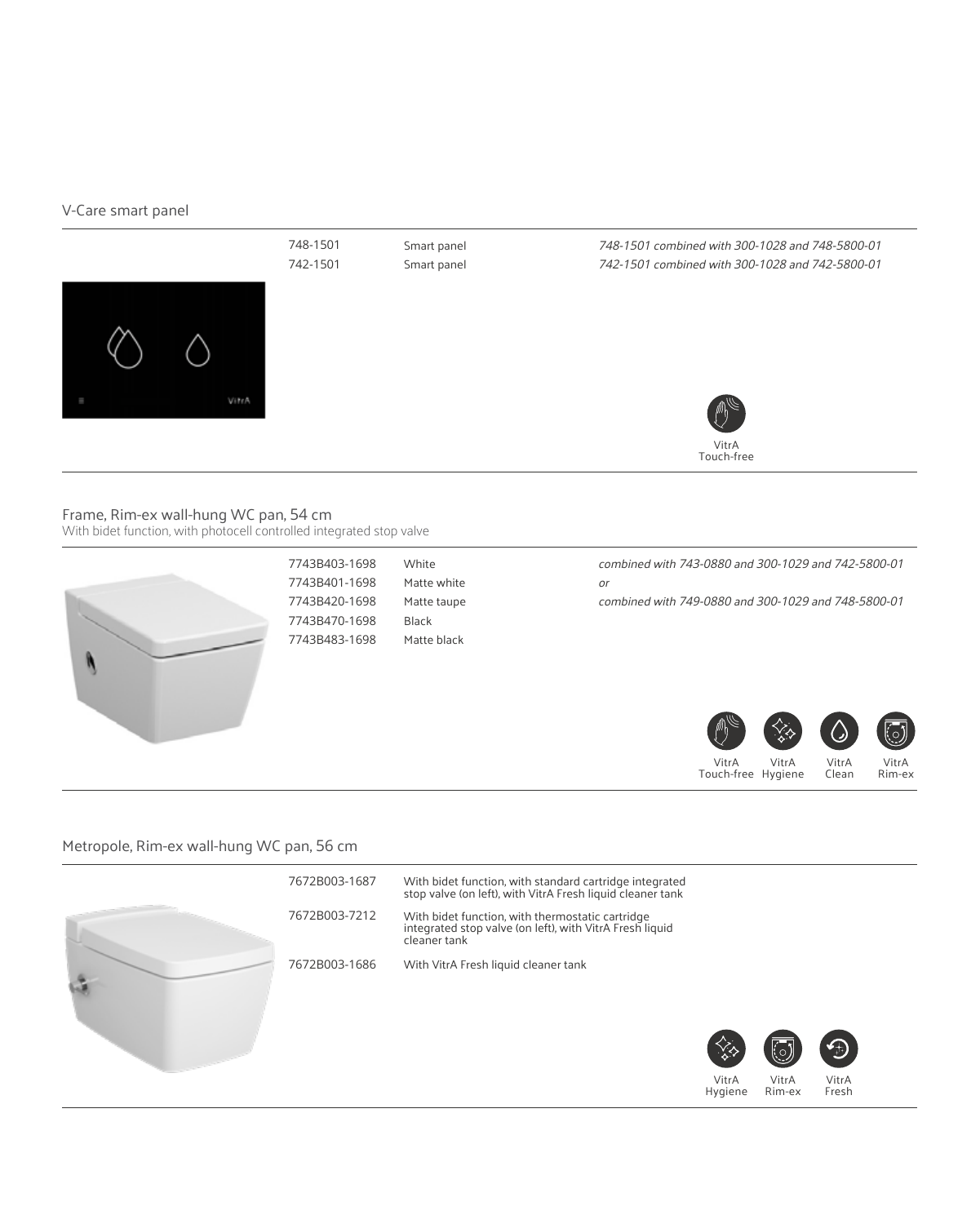# **Toilet areas**

## Metropole, Wall-hung WC pan, 56 cm



## Nest, Rim-ex wall-hung WC pan, 57 cm



#### Nest, Wall-hung WC pan, 57 cm

|  | 5173B003-1687 | With bidet function, with standard cartridge integrated<br>stop valve (on left), with VitrA Fresh liquid cleaner tank        |                  |                |
|--|---------------|------------------------------------------------------------------------------------------------------------------------------|------------------|----------------|
|  | 5173B003-7212 | With bidet function, with thermostatic cartridge<br>integrated stop valve (on left), with VitrA Fresh liquid<br>cleaner tank |                  |                |
|  | 5173B003-1686 | With VitrA Fresh liquid cleaner tank                                                                                         |                  |                |
|  |               |                                                                                                                              |                  | $\bigoplus$    |
|  |               |                                                                                                                              | VitrA<br>Hygiene | VitrA<br>Fresh |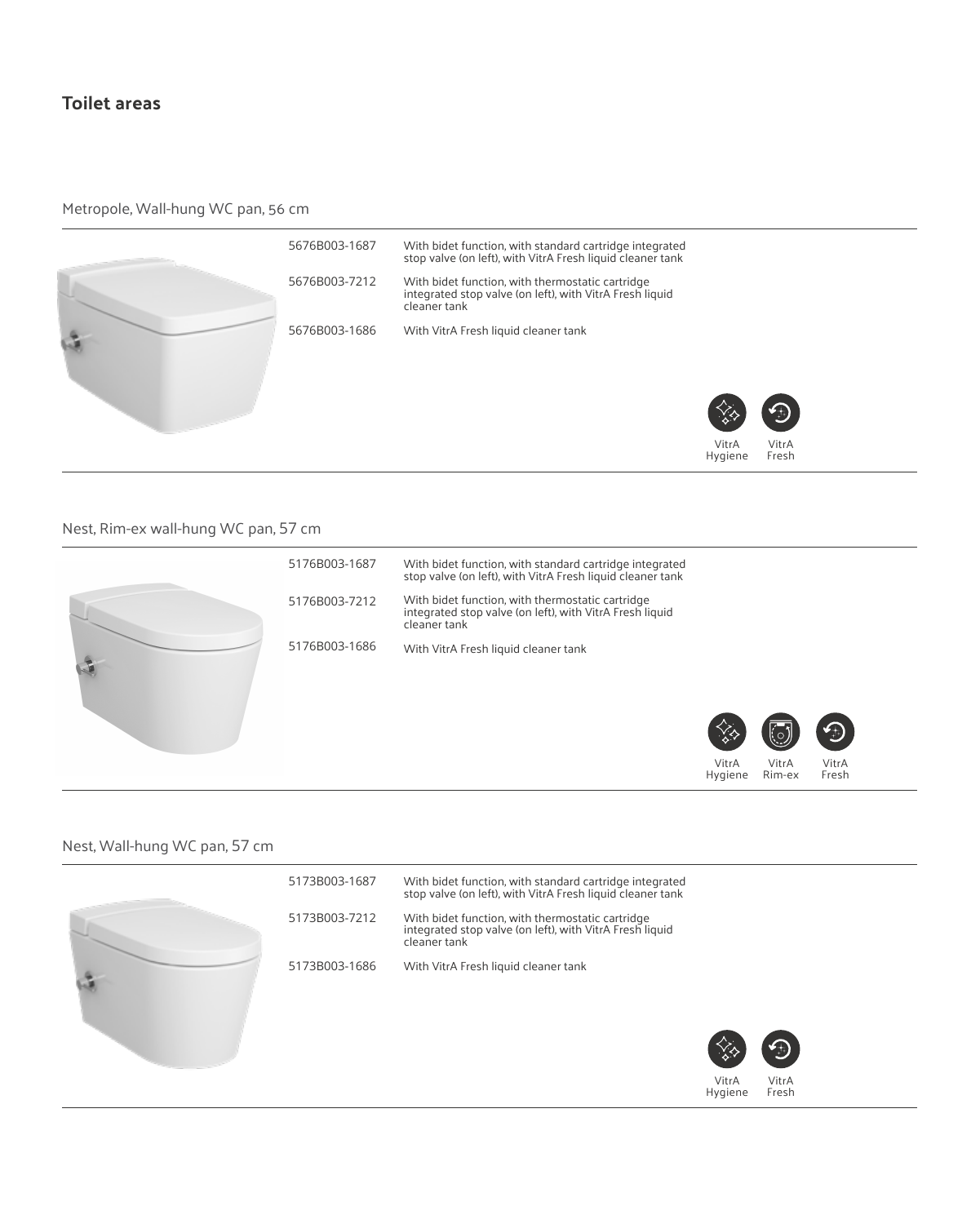# D-light, Rim-ex wall-hung WC pan, with VitrA Fresh liquid cleaner tank, 57 cm



## D-light, Wall-hung WC pan, with VitrA Fresh liquid cleaner tank, 57 cm



5910B003-1086

748-1421 748-1440 748-1420 742-1421 742-1440 742-1420



#### VitrA Pro control panel



Shiny chrome Brushed chrome-Matte chrome Gold Shiny chrome Brushed chrome-Matt chrome Gold

748-1421, 748-1440, 748-1420 combined with 300-1028 and 748-5800-01

742-1421, 742-1440, 742-1420 combined with 300-1028 and 742-5800-01